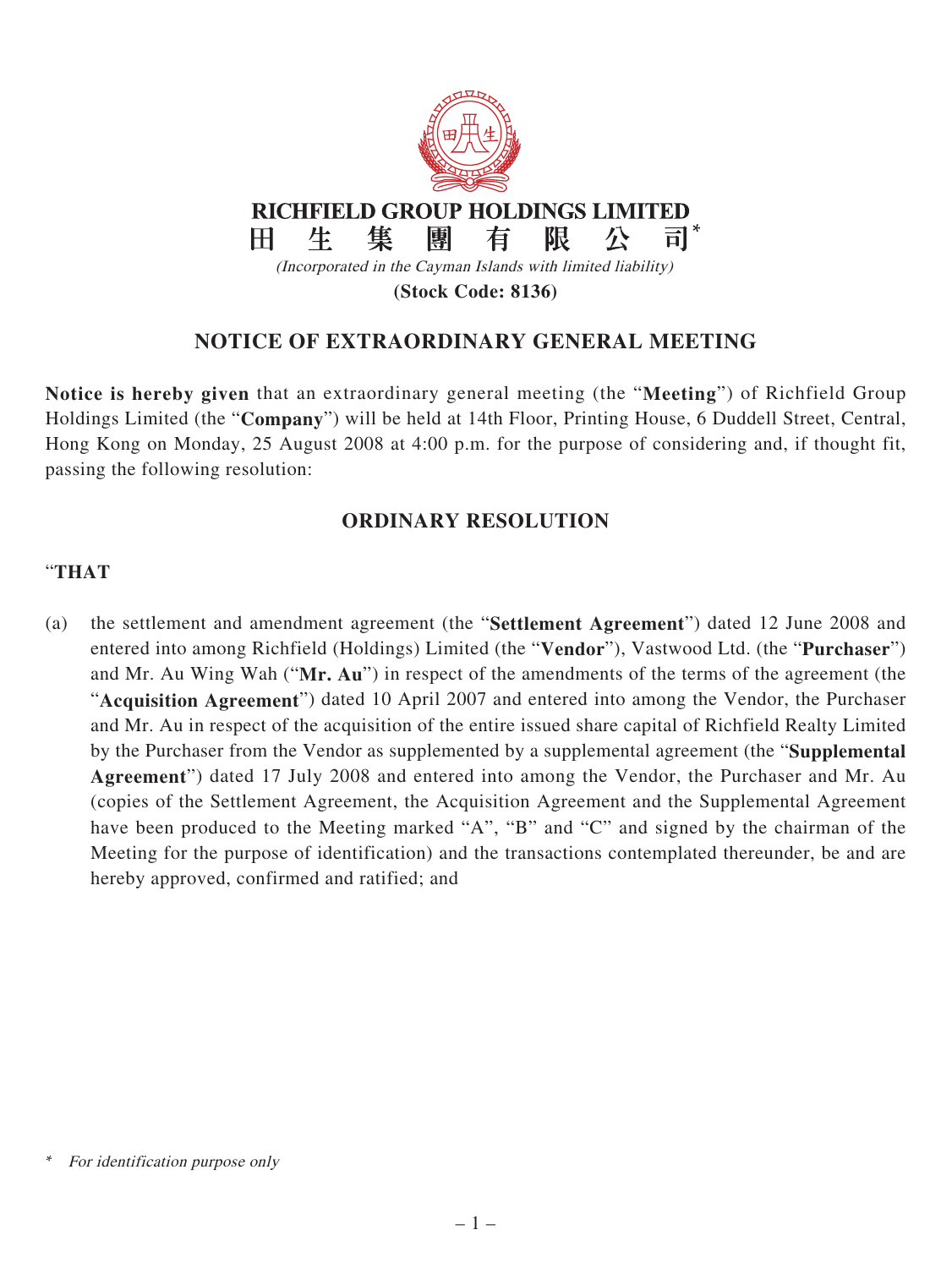(b) any one or more of the directors of the Company be and is/are hereby authorised to do all other acts and things and execute all documents which he/they consider necessary or expedient for the implementation of and giving effect to the Settlement Agreement as supplemented by the Supplemental Agreement and the transactions contemplated thereunder."

> By order of the Board **Richfield Group Holdings Limited Pong Wai San, Wilson** Executive Director

Hong Kong, 6 August 2008

Cricket Square Hong Kong: Hutchins Drive Unit 1209, 12th Floor P.O. Box 2681 Silvercord Tower 2 Grand Cayman KY1-1111 30 Canton Road Cayman Islands Tsim Sha Tsui

Registered office: Head office and principal place of business in Hong Kong

## Notes:

- 1. A member entitled to attend and vote at the Meeting convened by the above notice is entitled to appoint one or more proxy to attend and, subject to the provisions of the articles of association of the Company, vote in his stead. A proxy need not be a member of the Company but must be present in person at the Meeting to represent the member. If more than one proxy is so appointed, the appointment shall specify the number and class of shares in respect of which each such proxy is so appointed.
- 2. In order to be valid, the form of proxy must be duly completed and signed in accordance with the instructions printed thereon and deposited together with a power of attorney or other authority, if any, under which it is signed, or a notarially certified copy of such power or authority, at the offices of the Company's Hong Kong share registrar in Hong Kong, Tricor Tengis Limited at 26th Floor, Tesbury Centre, 28 Queen's Road East, Wanchai, Hong Kong not less than 48 hours before the time appointed for holding the Meeting or any adjournment thereof. Completion and return of a form of proxy will not preclude a member from attending in person and voting at the above Meeting or any adjournment thereof, should he so wish.
- 3. In the case of joint holders of shares, any one of such holders may vote at the Meeting, either personally or by proxy, in respect of such share as if he was solely entitled thereto, but if more than one of such joint holders are present at the meeting personally or by proxy, that one of the said persons so present whose name stands first in the register of members of the Company in respect of such Shares shall alone be entitled to vote in respect thereof.